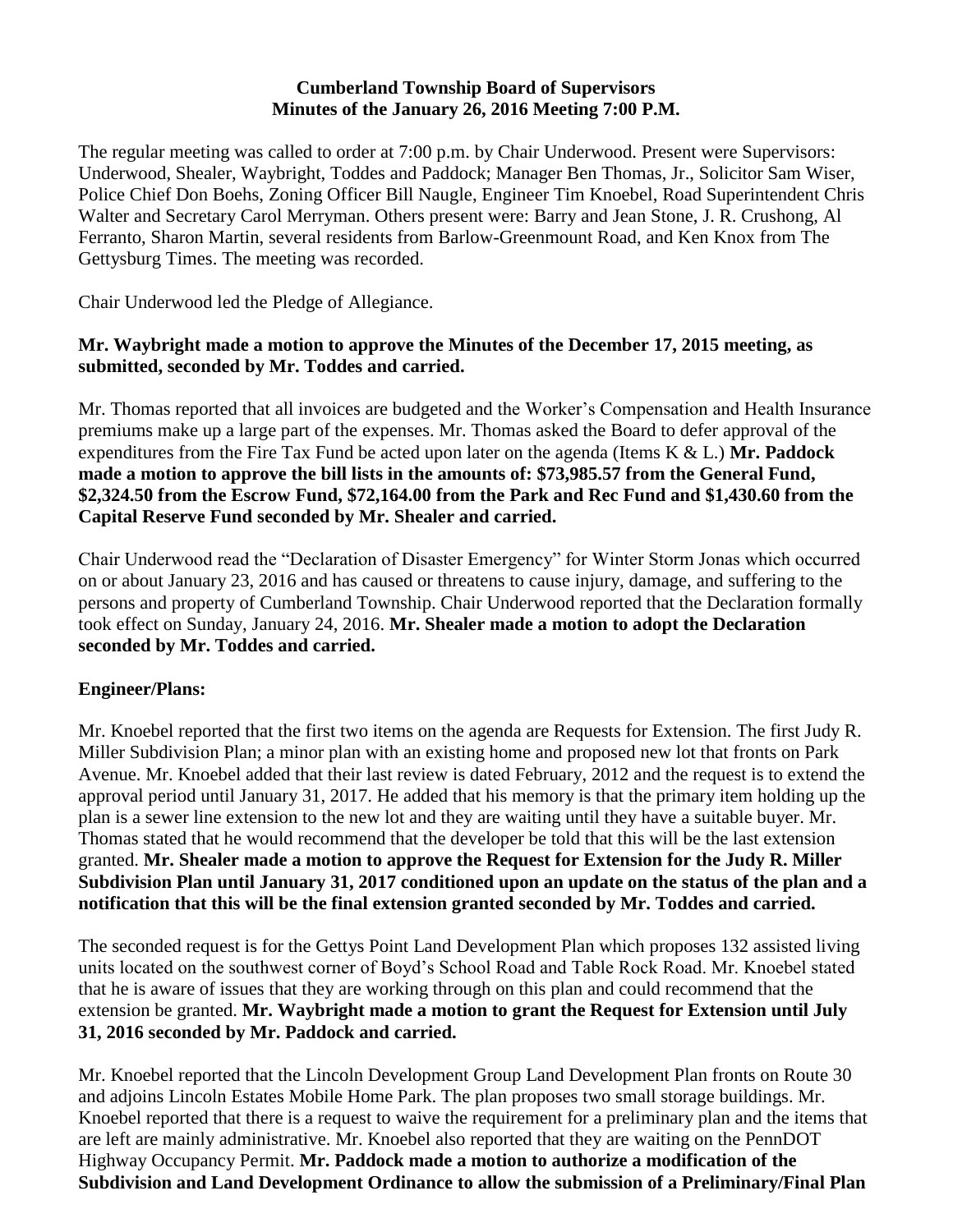**seconded by Mr. Toddes and carried. Mr. Paddock also made a motion to conditionally approve the Lincoln Development Group Land Development Plan pending their addressing the comments outlined in Mr. Knoebel's January 19, 2016 letter. The motion was seconded by Mr. Shealer and carried.**

The Misty Ridge Lot 5 Land Development Plan is not ready for action as discussed at the workshop.

Mr. Knoebel reported that the next item was a bond reduction request for Misty Ridge Lot 10. He reported that the Township currently holds \$709,174.90 and they are recommending retaining \$260,710.40 making the reduction \$448,464.50. The items that remain to be completed are outlined in Mr. Knoebel's report dated January 20, 2016. Mr. Knoebel also reported that Mr. Crushong asked for a total release of the bond provided by E. G. Stoltzfus (contractor) which would make the retainage only \$250,000.00. Solicitor Wiser stated that he does not recommend that the Township hold any less than what is recommended by the engineer. **Mr. Paddock made a motion to retain \$260,710.40, releasing \$448,464.50 seconded by Mr. Waybright and carried. Mr. Toddes made a motion to fully release the E.G. Stoltzfus security when replacement financial security, in the amount of \$10,710.40, is provided by PA Interfaith seconded by Mr. Shealer and carried.**

Mr. Knoebel updated the Board on the road dedications for Cumberland Village Phase 1A and 1B and Cannon Ridge Phase 1 and 2 at the workshop. Solicitor Wiser reported that he anticipates action at the February meeting.

## **Public Comment:**

Mrs. Jean Stone, 1745 Mummasburg Road, commended the Township on the snow removal instructions that were on the website. Mrs. Stone reiterated what she stated at the workshop regarding the letter she submitted on July 9, 2015 and also submitted a Complaint Form and asked the Board to take immediate action. Solicitor Wiser stated that he recalls seeing her July 9, 2015 letter and internally discussing it with staff and it was pulled out again and re-reviewed. He stated that the requests were investigatory in nature and the Township did their due diligence and if there was a violation, the Township would respond to it. He added that Mrs. Stone is currently in litigation with the Township in regards to the Zoning Hearing Board decision and the Township does have to be somewhat careful in direct communication with those that are litigating with the Township. Mrs. Stone stated that there was no communication with the Keller's when she made a Right-to-Know request six months after her letter had been received. Solicitor Wiser assured Mrs. Stone that her letter did go through the appropriate measures and if there were a violation it would have been responded to.

Mr. Al Ferranto, 501 Knight Road, thanked the Police Department and Maintenance Department employees for the great job that they did over the weekend during the blizzard. Mr. Ferranto referred to Section 606 of the Township Code "Compensation of Supervisors" and asked that the Code be followed to make the public aware who is or is not taking benefits. Mr. Ferranto also expressed his displeasure that all workshops went back to being held in the morning. Lastly, Mr. Ferranto objected to any potential future tax increases while Supervisors are taking benefits. He added that the Supervisors' benefits have cost the Township over \$600,000.00 since 2005 and this year an additional \$50,000.00. He added that an additional \$100,000.00 was budgeted for road projects this year and this was possible because of himself and Mr. Paddock not taking benefits. Mr. Ferranto stated that he has formed another citizen's group "Cumberland Township Residents Against Tax Increases." Mr. Shealer pointed out that he also did not take any benefits as Supervisor during his 24 years on the Board.

Mr. Barry Stone, 1745 Mummasburg Road, asked the Board if they understand that Mr. Keller's property is under a Conditional Use order. Solicitor Wiser stated that Mr. Stone's frustration is understood and the Township is trying to manage the multitude of issues with the property, does not take it lightly and is trying to do what they can within the confines of the law.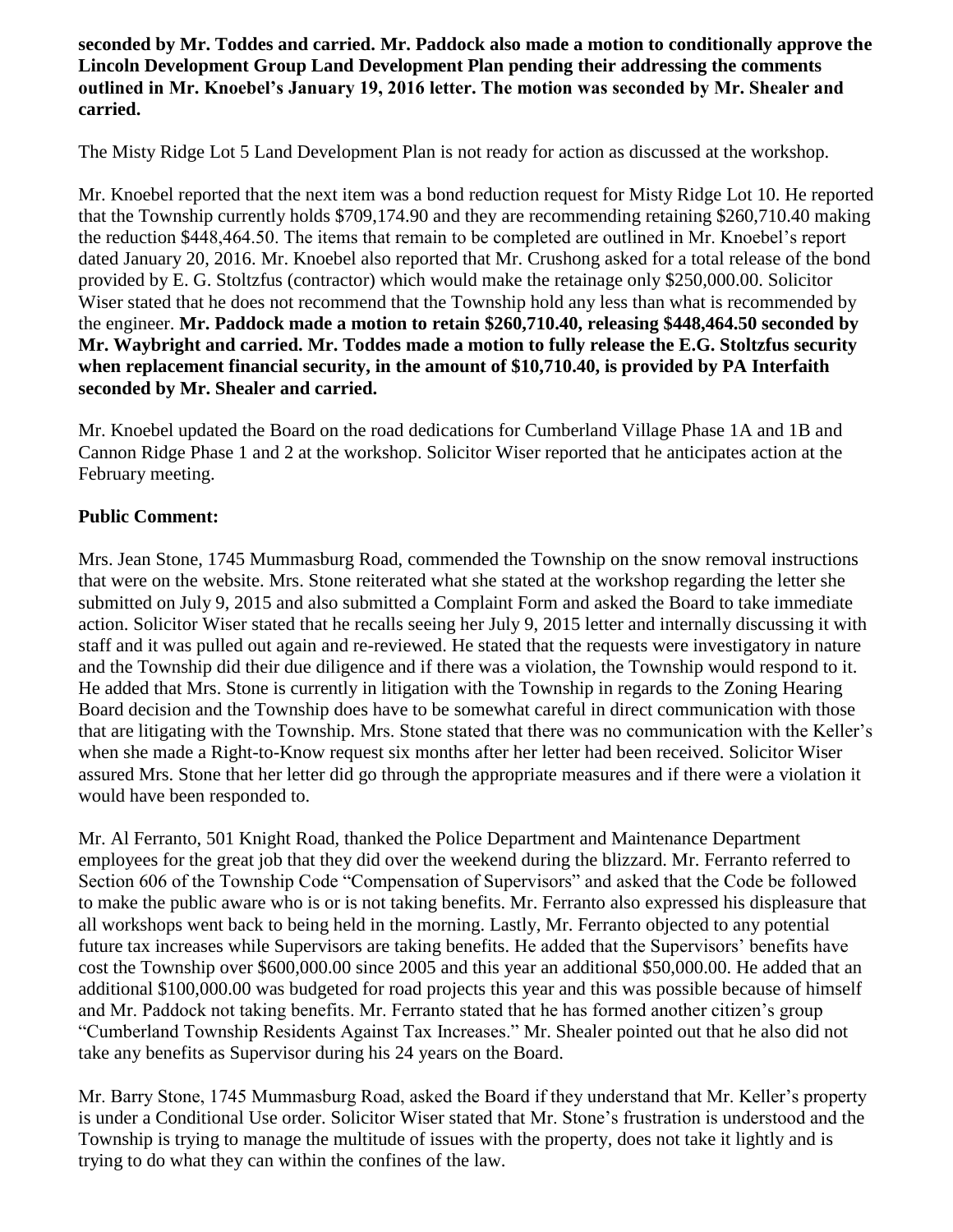# **Police Report:**

Police Chief Don Boehs presented a written and oral report of police activities for the month of December including; 345 complaints, 105 traffic stops, 48 combined arrests, 10 traffic accidents, 14 targeted enforcements and 13,895 patrol miles. He added that they assisted other agencies 11 times and they were assisted three times.

# **Active Business:**

Mr. Thomas gave a report from the January 21, 2016 workshop which included representatives from The Preserves Homeowner's Association (HOA) being present to discuss two items that appear on the approved plan including a proposed walkway connecting Phase 1A to Phase 1B and future ownership of stormwater infrastructure outside of the proposed Township rights-of-way. Following a good discussion, the Township felt that the homeowners should discuss these items with the developer since it is an approved plan and any changes would be required to go back through the plan approval process. Also, Mr. J.R. Crushong and Mr. Ed Jenkins, representatives from PA Interfaith Community Programs, Inc. were present to request two letters of support from the Township to be included in their application for financing for the "Old Friends at Misty Ridge Lot 4" project. He added that the Board did approve the authoring of the letters. Lastly, Mr. Thomas reported that Mr. and Mrs. Storm submitted a letter to the Township regarding the zoning of their properties and there was some discussion. He added that no action was taken, but the Board will review the request as they look at zoning matters and text changes in the future.

Mr. Thomas reported that the Board received a letter from Gettysburg Municipal Authority inviting the Township to have a representative serve on a Steering Committee that will function in an advisory capacity as part of a source water protection plan that GMA is developing working with the Pa Department of Environmental Protection. Mr. Thomas added that there will be several meetings and the first meeting is the same night as the Supervisor's February meeting. Chair Underwood recommended Carl Athey as he had indicated that he was interested in serving on the GMA Board, serving as a Supervisor and has served on the Township's Planning Commission. Mr. Paddock recommended George Weikert, a former Supervisor, and Charlie Skopic, resident and past president of the Watershed Alliance. **Mr. Toddes made a motion to contact the candidates, as stated, to see if any of them would be interested in serving, seconded by Mr. Waybright and carried.**

Mr. Thomas reported that the Township received a letter from the United States Department of the Interior regarding a Battlefield Land Acquisition Grant, in the amount of \$78,531.50, for 80 Ridge Road (Ruth Tract.) He stated that he U S Dept. of the Interior is offering to receive comments from Cumberland Township for any assessment concerns, etc. The Municipal Tax is \$227.00 and the Fire Tax is \$38.00. He added that there are no improvements on the land. The Board had no comments at this time, but Mr. Thomas asked to be contacted within the next week with any comments.

Mr. Thomas reported that the Township received a Fire/EMS Tax Distribution – Reimbursement Request from Gettysburg Fire Department in the amount of \$45,183.83 for a 2016 Ford Expedition Duty Vehicle purchased in December 2015 to be used as a support vehicle and EMS quick response vehicle for the department. **Mr. Shealer made a motion to approve the distribution amount of \$45,183.83 for the purchase of a Duty Vehicle for the Gettysburg Fire Department seconded by Mr. Paddock.**

Mr. Thomas reported that the Township also received a Fire/EMS Tax Distribution – Reimbursement Request from Barlow Fire Department in the amount of \$17,505.43 for various maintenance, insurance, electricity, gas and phones. All of these expenses are authorized in the Memorandum of Understanding. **Mr. Waybright made a motion to approve the distribution amount of \$17,505.43 for the various expenses for the Barlow Fire Department seconded by Mr. Paddock and carried.**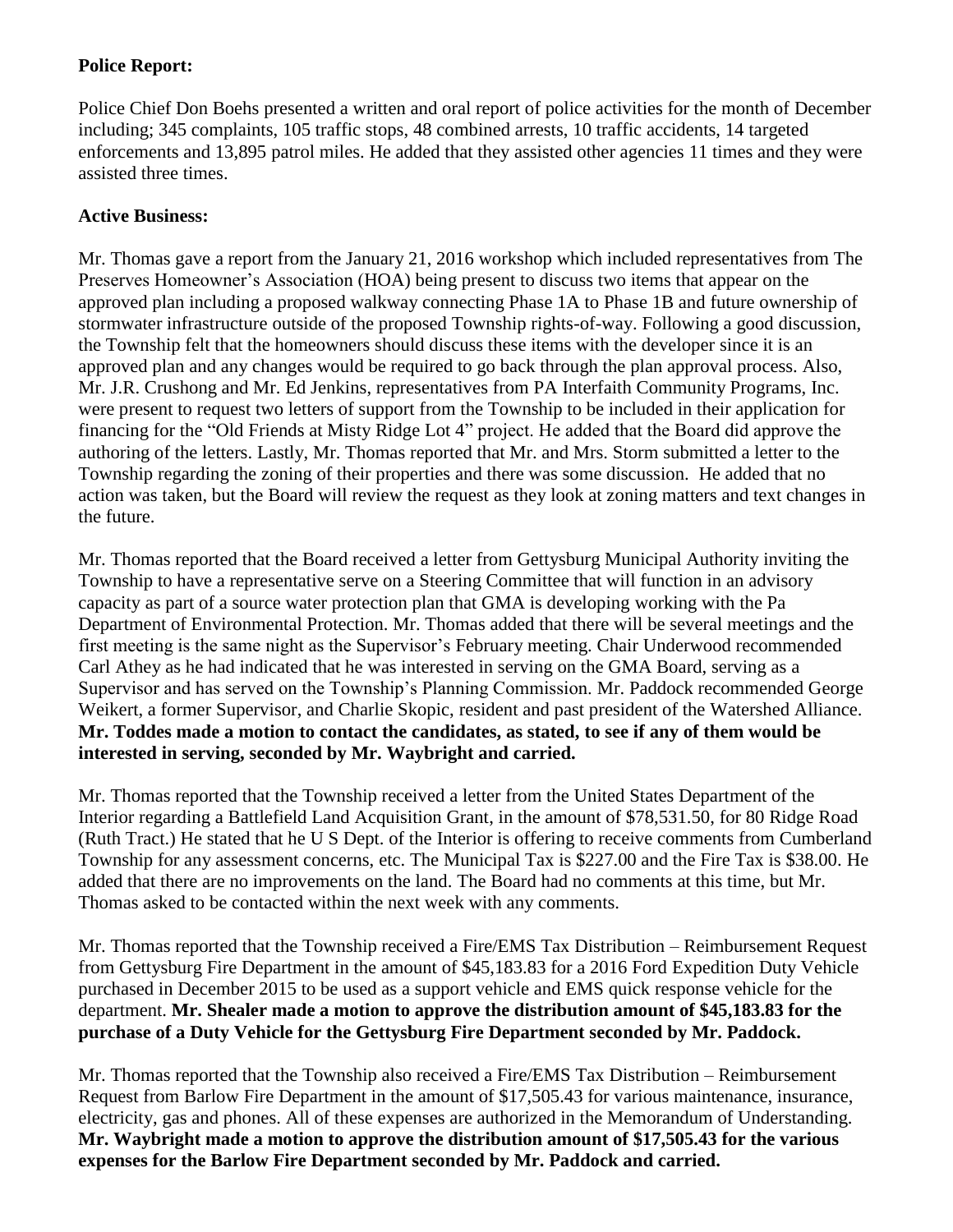Chair Underwood reported that the Board has formed a Building and Grounds Committee and Mr. Shealer has agreed to chair this committee. Mr. Shealer reported that an engineering firm conducted a Municipal Building Space Study of the office building and police department in 2001 and reviewed it again in 2015. He added that the building was built in 1979 and there are things that need to be brought up to current standards. Mr. Shealer recommended the following people to serve on the committee: Rob Reed (resident), Supervisor Paddock, Bill Naugle, Chris Walter, Ben Thomas – advisory and Supervisor Underwood. Solicitor Wiser reported that there could not be more than two Supervisors participating in a committee meeting at one time. **Mr. Waybright made a motion to appoint the committee as stated by Mr. Shealer seconded by Mr. Toddes.** Mr. Shealer added that it may be necessary to add a member to the committee at a later date. **The motion carried.** Chair Underwood stated that the Committee's task is to conduct a safety, space and grounds utilization review for long range planning, energy efficiency, ADA compliance and public convenience. Reports will be given at the Supervisor's regular meetings and reports will be available on the Township's website for public review. The Committee is also tasked with seeking grant funding options for any future projects that may ultimately be reviewed by the Supervisors at public meetings. Mr. Shealer added that if the funding sources do not develop there is potential that the project will not move forward.

### **Mr. Paddock made a motion to appoint Mr. Thomas as the Township's voting delegate at the PSATS Educational Conference held in Hershey, PA on April 17 through April 20, 2016. The motion was seconded by Mr. Shealer and carried.**

**Solicitor –** Solicitor Wiser reported that it is not possible to copyright the Township's logo, but it is possible to adopt an ordinance that restricts the use of the logo and he has written a draft ordinance for the Board's consideration to advertise and take action at the February meeting. He added that the ordinance gives the Board the ability to take appropriate action against someone that misuses the Township's logo such as using it as part of a scam. **Mr. Shealer made a motion to advertise the Logo Ordinance for possible adoption at the February meeting seconded by Mr. Toddes and carried.** Solicitor Wiser also reported that the Township's 457 Plan supplements the employee's defined benefit plan and is similar to a 401K Plan in the business world. He added that the Township has been notified by Security Benefit that the 457 Plan Document has to be modified to keep it in compliance with IRS requirements and there are two actions that need to be taken the first being adoption of an Adopting Resolution and secondly an Adoption Agreement for Eligible Governmental 457 Plan. **Mr. Paddock made a motion to approve the Adopting Resolution seconded by Mr. Toddes and carried. Mr. Paddock made a motion to authorize the Chair to execute the Adoption Agreement for Eligible Governmental 457 Plan seconded by Mr. Shealer and carried.**

## **Committee Reports and comments from Board Members:**

**Highway and Finance –** The committees are recommending approval of two capital purchases that were discussed during the 2016 budget process, would be paid for from the Capital Reserve Fund and be purchased through the Pa. Dept. of General Services COSTARS Program. The first purchase is a 2016 Case 580 Super N W/T Backhoe, an all season support vehicle. A lease option is recommended and the list price is \$177,000.00 with COSTARS 40% discount making the price \$99,069.48/ annual lease payment of \$16,862.00 for five years plus \$3,750.00 for front pallet forks (budgeted price \$21,200.00.) The interest rate is 3.75%; warranty is a standard 1 year, 1000 hour warranty and delivery in two to three months. **Mr. Waybright made a motion to proceed with the lease of the Case Backhoe seconded by Mr. Toddes and carried.** The second request is for a 2016 Ford F-550 Mid-size Dump Truck, also an all season vehicle being equipped with a snow plow and salt spreader and assigned its own snow route. The truck does not require a CDL driver. The recommendation is for a straight out purchase with a life expectancy of 10 -12 years or 100,000 miles. The purchase price is \$82,000.00 (fully equipped) and \$85,000.00 was budgeted. Delivery will not be until around September, 2016. **Mr. Shealer made a motion to approve the purchase of a 2016 Ford F-550 Mid-size Dump Truck with snow plow and salt spreader at a purchase price of \$82,000.00 seconded by Mr. Toddes and carried.** Mr. Waybright reported that the Highway Committee also looked at the road projects for 2016 and will report more at the